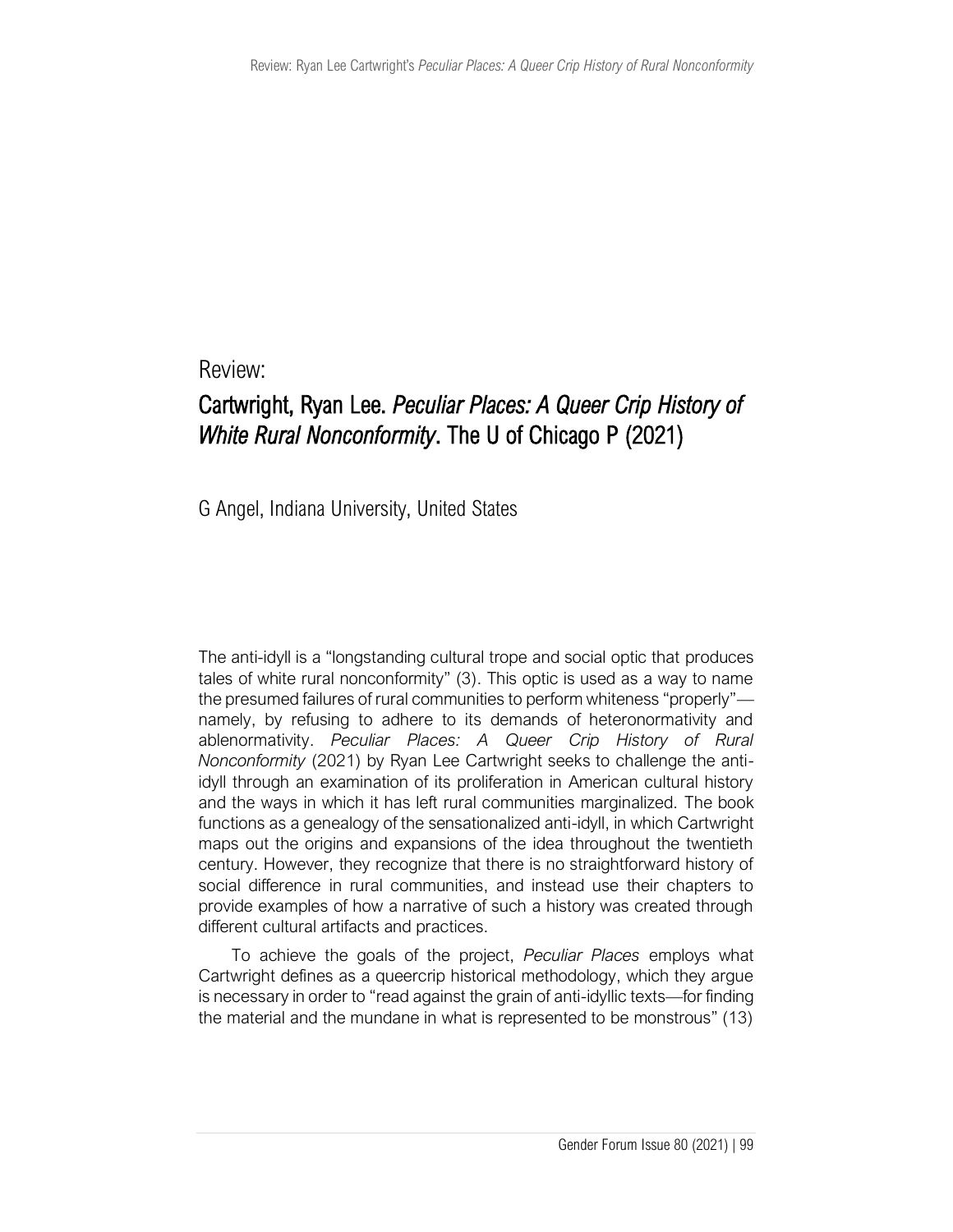through the engagement of queercrip analysis. This analysis also allows for the expansion of the definition of what qualifies as disability or queer histories. Indeed, despite or rather because of the use of queercrip analysis, *Peculiar Places*' subjects do not always fit the conventional labels of disabled or queer. This is intentional; Cartwright suggests that "if we do not require our subjects to meet certain standards of legitimacy, transparency, and belongingness, then we can focus less on categorical terms and more on how power flows" (16).

*Peculiar Places* is divided into six chapters. In the first chapter, titled "Harlots from the Hollow," Cartwright describes the origin of the anti-idyll: the eugenics family studies of the 1920s. They argue that the anti-idyll was formed as a way to place "moral values that had no place in an industrial capitalist society" explicitly and only in rural areas of the country (31). These studies aimed to notice bodily and behavioral differences in rural communities and denote them as social pathologies. In this way, these studies created a way of "diagnosing undesirable traits as evidence of a social disease that could only afflict white people" (47). This allowed for society to consider the problem of supposed rural white degradation without calling white supremacy into question.

In "Curious Scenes," Cartwright examines the continuation of the antiidyll into the 1930s. To do this, they examine the Farm Security Agency's archive of photography, which was created to "chronicle structural poverty" (49) experienced in rural America and to rehabilitate the image of white rurality. In this chapter, Cartwright clearly demonstrates that hidden within the archive, space existed for both disability and queerness, despite the project's goal of documenting the ideal white citizen.

In the third chapter, "Madness in the Dead Heart," Cartwright produces a compelling, complex historiography about how the criminal case of Edward Gein helped to coalesce previous notions of the anti-idyll into a coherrent narrative. They examine the 1957 criminal case of Ed Gein and how it shaped spatialized ideas of rurality and rural monstrosity through the examination of local, regional, and national newspaper coverage of the case. Together, these varying interpretations of the case helped to shift the dominant perspective by dislocating ideas of monstrosity from Gein himself and relocating them as a function of his rurality. It is through the Gein case, Cartwright argues, that the anti-idyll was fully articulated.

"Maimed in Body and Spirit" examines the Appalachian poverty tours of the 1960s. A product of the War on Poverty, these tours promised "glimpses